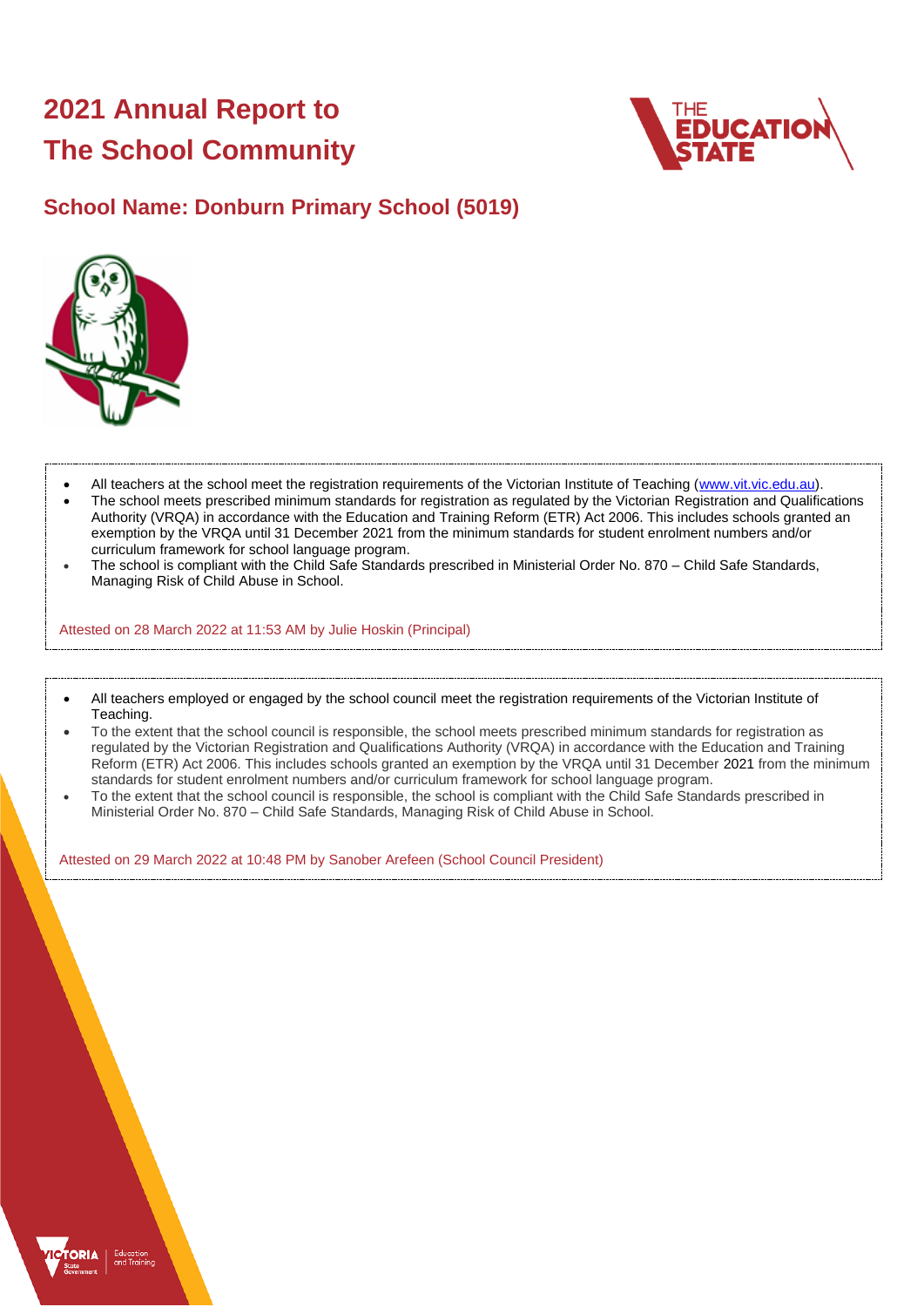

# How to read the Annual Report

## What does the *'About Our School'* commentary section of this report refer to?

The 'About our school' commentary provides a brief background on the school, an outline of the school's performance over the year and future directions.

The 'School Context' describes the school's vision, values and purpose. Details include the school's geographic location, size and structure, social characteristics, enrolment characteristics and special programs.

The 'Framework for Improving Student Outcomes (FISO)' section includes the improvement initiatives the school has selected and the progress they have made towards achieving them through the implementation of their School Strategic Plan and Annual Implementation Plan.

### What does the *'Performance Summary'* section of this report refer to?

The Performance Summary includes the following:

### **School Profile**

- student enrolment information
- the school's 'Student Family Occupation and Education' category
- a summary of parent responses in the Parent Opinion Survey, shown against the statewide average for Primary schools
- school staff responses in the area of School Climate in the School Staff Survey, shown against the statewide average for Primary schools

### **Achievement**

- English and Mathematics for Teacher Judgements against the curriculum
- English and Mathematics for National Literacy and Numeracy tests (NAPLAN).

### **Engagement**

Student attendance at school

### **Wellbeing**

Student responses to two areas in the Student Attitudes to School Survey:

- Sense of Connectedness
- Management of Bullying

Results are displayed for the latest year and the average of the last four years (where available). As NAPLAN tests were not conducted in 2020, the NAPLAN 4-year average is the average of 2018, 2019 and 2021 data in the 2021 Performance Summary.

# Considering COVID-19 when interpreting the Performance Summary

The Victorian community's experience of COVID-19, including remote and flexible learning, had a significant impact on normal school operations in 2020 and 2021. This impacted the conduct of assessments and surveys. Readers should be aware of this when interpreting the Performance Summary.

For example, in 2020 and 2021 school-based surveys ran under changed circumstances, and NAPLAN was not conducted in 2020. Absence and attendance data during this period may have been influenced by local processes and procedures adopted in response to remote and flexible learning.

Schools should keep this in mind when using this data for planning and evaluation purposes.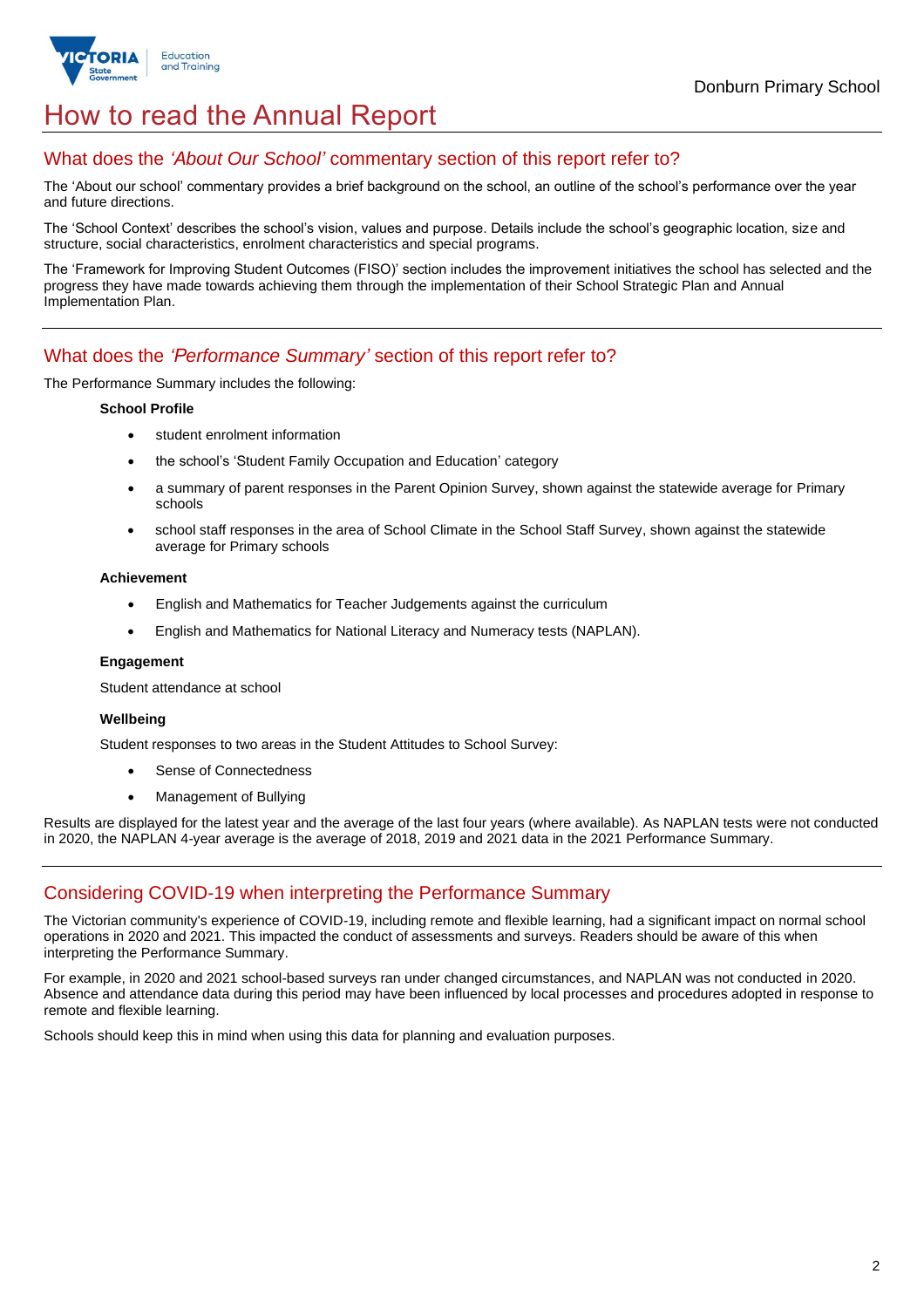

# How to read the Annual Report (continued)

### What do *'Similar Schools'* refer to?

Similar Schools are a group of Victorian government schools with similar characteristics to the school.

This grouping of schools has been created by comparing each school's socio-economic background of students, the number of non-English speaking students and the school's size and location.

## What does *'NDP'* or '*NDA*' mean?

'NDP' refers to no data being published for privacy reasons or where there are insufficient underlying data. For example, very low numbers of participants or characteristics that may lead to identification will result in an 'NDP' label.

'NDA' refers to no data being available. Some schools have no data for particular measures due to low enrolments. There may be no students enrolled in some year levels, so school comparisons are not possible.

Note that new schools only have the latest year of data and no comparative data from previous years. The Department also recognises unique circumstances in Specialist, Select Entry, English Language, Community Schools and schools that changed school type recently, where school-to-school comparisons are not appropriate.

# What is the *'Victorian Curriculum'*?

The Victorian Curriculum F–10 sets out what every student should learn during his or her first eleven years of schooling. The curriculum is the common set of knowledge and skills required by students for life-long learning, social development and active and informed citizenship.

The Victorian Curriculum is assessed through teacher judgements of student achievement based on classroom learning.

The curriculum has been developed to ensure that school subjects and their achievement standards enable continuous learning for all students, including students with disabilities.

The 'Towards Foundation Level Victorian Curriculum' is integrated directly into the curriculum and is referred to as 'Levels A to D'.

'Levels A to D' may be used for students with disabilities or students who may have additional learning needs. These levels are not associated with any set age or year level that links chronological age to cognitive progress (i.e., there is no age expected standard of achievement for 'Levels A to D').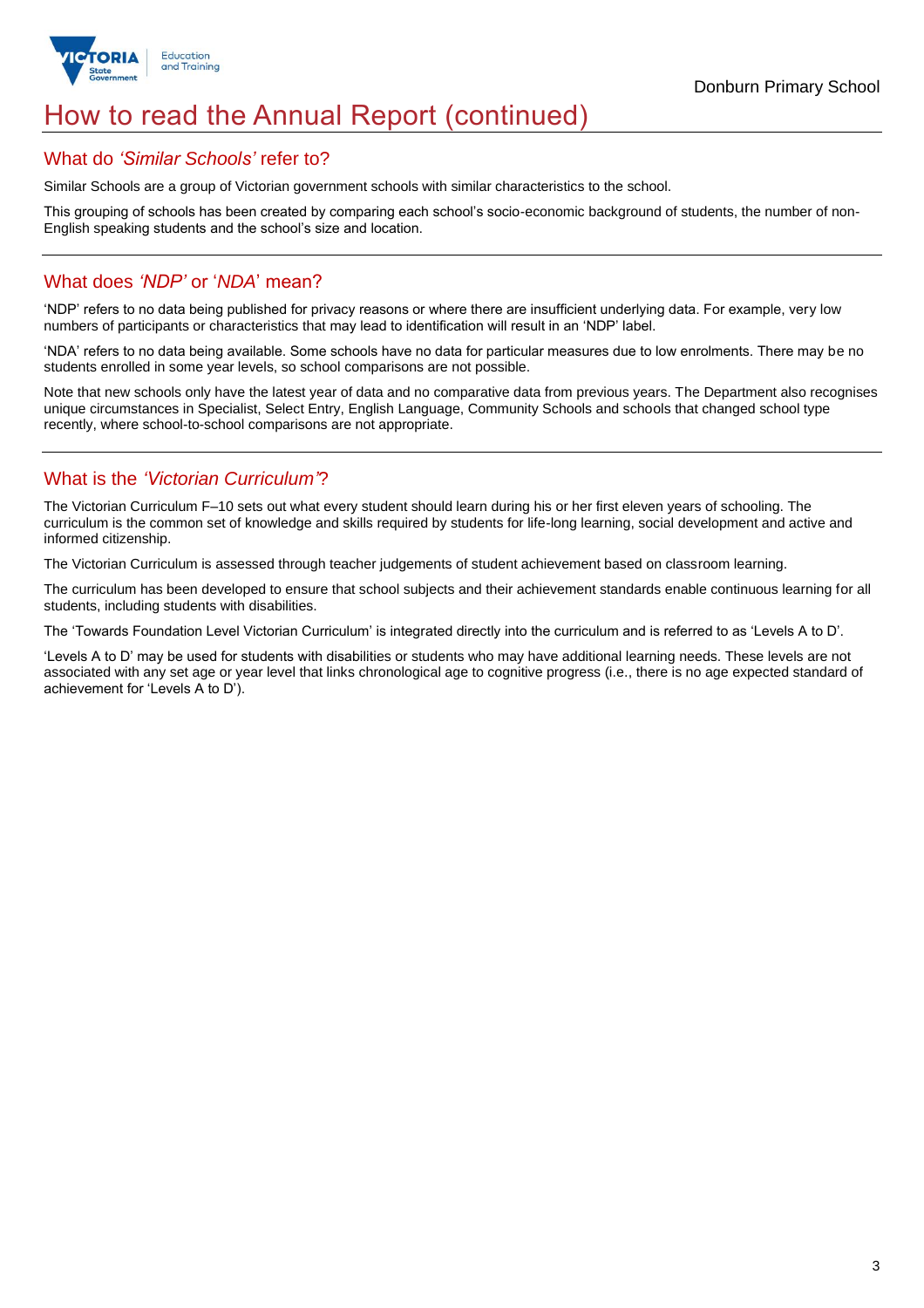

# **About Our School**

## School context

Donburn Primary School is a vibrant, attractive and safe learning environment growing in harmony with its community. Our mission is to develop critical learners and passionate thinkers who can move fluidly and confidently across cultures. Excellence in teaching and learning is developed through a distributed leadership model that empowers teachers in their practice and prioritises improvement in student learning outcomes. Donburn is developing a consistent differentiated and challenging teaching and learning program. It is defined and expertly implemented by classroom teachers to ensure maximum student learning growth. The school has built an understanding of student agency and provides students with the opportunity to make choices in what and how they learn. Additionally students have a voice in school decision making. Providing students with agency over their learning and listening to their ideas develops active and independent learners. Donburn Primary School is located in East Doncaster in the north-eastern suburbs of Melbourne, approximately 20 kilometres from the Melbourne Central Business District. It was founded in 1973. The staffing profile of the school includes a Principal and Assistant Principal, and 31.0 full time effective (FTE) teaching staff including specialist teachers in reading recovery, 2 Tutoring Learning Initiative teachers, art, library, music, physical education and LOTE (Mandarin). There are also 9.6 FTE support staff.

# Framework for Improving Student Outcomes (FISO)

A School Review was scheduled for 2021. Due to the lockdown restrictions the review progressed online using the WebEx platform. The reviewer Diana Matheson was very thorough in her assessment of the school praising all the positive aspects of the previous 4 years and leading the review panel to make informed suggestions of areas to develop further in our future strategic plan.

The School Review process was an opportunity for all stakeholders to analyse and reflect on performance over the past 4 years. Staff, parents & students were all given opportunities to participate. All involved found this to be a rewarding process and relished the chance to make plans for the next 4 years to improve the learning outcomes for all the students.

Year level teams worked together to produce, and present high quality learning opportunities for the students at home during remote learning. They were ably supported in the WebEx meetings by the specialist teachers and Education Support Staff. A very comprehensive on-site teaching program was provided for vulnerable students and children of essential workers. The specialist teachers and Education Support staff worked with students throughout this period at school assisting them with the online program.

Team Leaders monitored all curriculum content during online learning to ensure student learning was maximised and in line with Victorian Curriculum. Team Leaders and teachers modified and adapted the Teaching and Learning Program to address the needs of all students throughout remote learning. Teachers used their knowledge and understanding of individual students to tailor the Teaching and Learning Program and monitor progress throughout remote learning. Team Leaders met weekly with the Leadership team to discuss Teaching and Learning Programs. The School Improvement Team completed their Professional Learning Community training and a successful PLC on tiers of vocabulary was completed. The success of this PLC was reflected in the NAPLAN results that showed an improvement in the Writing results in Year 3 & Year 5.

### Achievement

2021 was another challenging year. Due to the COVID crisis it was not possible to follow the 2021 Annual Implementation Plan and measure success of the goals against the targets set out in the plan. The Year 3 & 5 students completed NAPLAN. Students in Years 4 - 6 students completed the Student Attitude to School Survey. In previous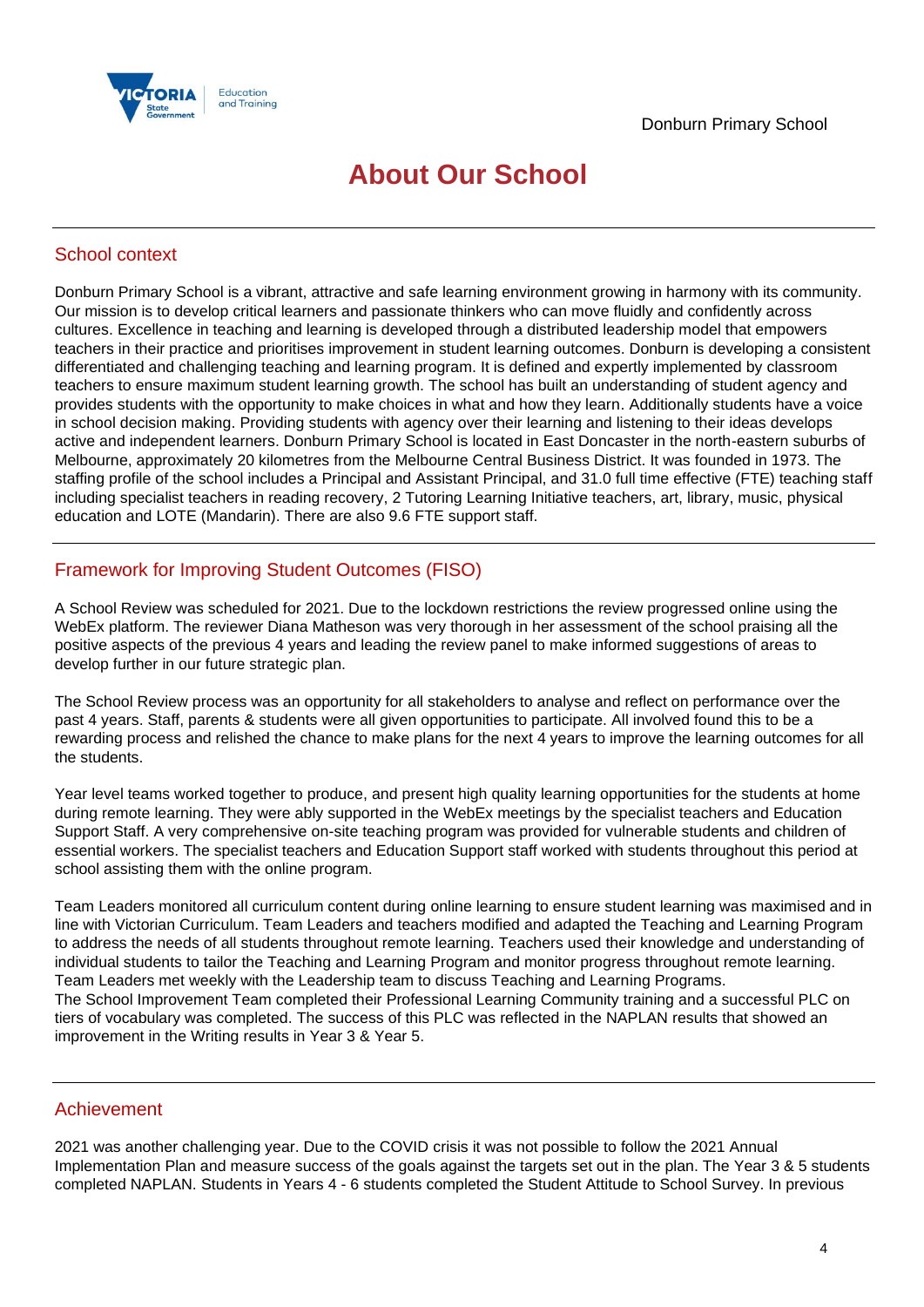

years these have been useful tools to measure student growth.

The professional development program- Professional Learning Communities was completed and one PLC cycle completed by all staff with excellent results that were reflected in the NAPLAN writing results.

All teachers completed and analysed assessments using online tools such as; Essential Assessments (Maths and English), PAT R, PAT M and the English Online Interview. After returning to school we completed further assessments in English including, Fountas and Pinnell, CARS assessment and Oral Language Assessment to direct future teaching. CATs (Common Assessment Task) were used to gather data in Mathematics.

In 2021, we continued our strong focus on data conversations to inform teaching and learning. These school mandated conversations occur weekly in Year Level Team Meetings.

The Tutor Learning Initiative has been an excellent innovation, assisting students who struggled the most during remote and flexible learning. The program allowed for Donburn to recruit two tutors who worked 0.6 days a week with small groups of students up to three times a week. The learning outcome results were excellent. The tutors worked not only worked with students requiring extra assistance with their learnings due to disrupted learning but also developed a challenging program for a group of highly able students with a Science focus.

The positive outcomes for education from of this pandemic is the upskilling of teachers and students in the use of technology to enhance student learning. Teachers have become more proficient in web development, use of video clips, use of video conferencing to teach and many other aspects of ICT. Students have become very proficient at navigating the website developed by their teachers and learning new skills to take with them in their future education. This has followed through into daily classroom teaching using Google Classrooms.

# Engagement

With online learning in 2021 the teachers challenge was to differentiate the learning for students to cater for their individual needs. They implemented a variety of strategies that were appropriate for different year levels. At times teachers worked with small groups and at other times the WebEx meeting was left open to work with individual students at their point of need.

Throughout the second year of the pandemic the school was not only endeavouring to maintain the high educational standards expected at Donburn, but also monitoring the welfare of all students. The EAL students were supported by a small team of teachers and educational support staff who contacted the students and their families at least once a week. The staff assisted the families to engage in the online learning and also set individual programs for these students when necessary.

There were vulnerable students requiring staff to ring on a daily basis to monitor the students learning and welfare. There were also some families where the parents did not have the capacity for a variety of reason to support their children in remote learning. Although these families were offered support or encouraged to send their children to school they chose not to do so and these children were targeted in Term 4 2021 to receive extra learning support. This assistance will continue in 2022.

The learning specialist developed a program for Foundation students not flourishing with their reading. She upskilled a team of ES to work with these students a number of times a week. The results of this program were pleasing. The Government funding for tutoring students was well received to target the learning of students needing extra support in 2021.

The Resilience Project partnership and SWPBS will support the Student Welfare focus.

Implementation of PLC will enhance the teaching of writing in 2022.

### **Wellbeing**

Student Welfare continued to be a primary focus throughout 2021, although students completed another year of remote learning at home. Donburn attempted to meet our goals for SWPBS despite being met with new challenges. We experienced progress in creating lessons based on our school expectations and continued to acknowledge positive behaviour with our rewards system. There was a strong emphasis on Student Welfare in 2021 and SWPBS was a strong feature.

Throughout the year the SWPBS team met on a fortnightly basis when at school and continued to work towards goals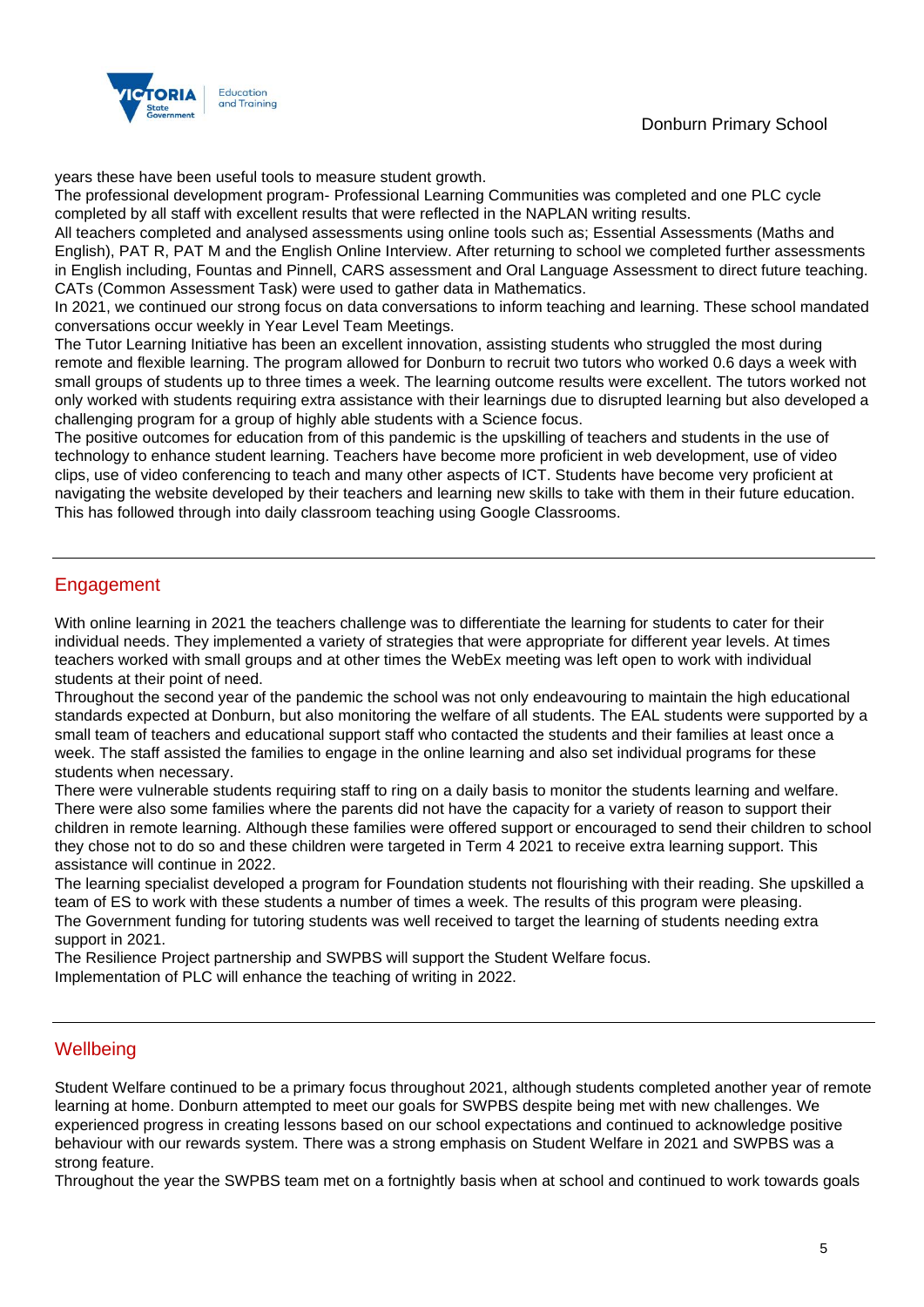# Donburn Primary School



and analyse data. The coach Daniel Ioannides supported the school leader throughout the lockdown and continued to meet regularly with the SWPBS school leader, Julie-Anne Tseregounis. Team members also attended a data workshop run by Daniel. The SWPBS team have worked on explicit lessons about Donburn's expectations that will be taught in 2022.

The SWPBS leader has had dedicated planning time to oversee the progress of the initiative throughout the year. As part of an induction process for new teachers our Wellbeing Learning Specialist, Jess Bullen presented the new teachers with the staff hand book and our expectations for SWPBS.

We have not been able to implement the SWPBS Key Improvement Strategy to its full effect as students and staff were off site for such long periods of time in 2021. An SWPBS PL has been organised for March 2022 with two external coaches from the department.

The Wellbeing Leaders monitored all students, and in particular at-risk students during remote learning. There was a strategic approach set up to contact students not engaging with the program or at risk. These students were contacted regularly to check in or assist with their learning on a one-on-one basis. Work was delivered to families where necessary.

### Finance performance and position

Covid again had a significant effect on our spending habits in 2021. A surplus was again carried forward from the previous year. This will help with the payment of our ongoing expenses, electricity, gas, water which are consistent despite the school not running onsite classes. Our overall running expenses despite lockdowns and working from home have remained close to budget as when we return to onsite learning there were increased expenses relating to activities and events to re engage children as well as the extra expense related to ensuring a safe COVID environment at school. We have continued to invest in IT equipment, upgrading iPads and laptop computers for students in 2021. During 2021 we were unable to accept short term international students which had a financial impact however this was not as significant as in 2020 as it was taken into account when preparing budgets for the 2021 year. Permanent international student numbers have remained consistent.

The schools Equity Funding was \$13,368 which was allocated to supporting a group of year 6 students Major works undertaken around the school included replacing carpeting in the main school building classrooms, refurbishment of the school canteen and capital works upgrading staff facilities (toilets and staffroom) and the student sickbay. School Council continue to employ a handyman and gardener who help to maintain facilities around Donburn Primary School.

Despite the COVID environment our Parents and Friends were able to raise \$10,760 holding events at short notice to fit in between lockdowns.

Covid uncertainty lead to our canteen running at a loss of \$3,482.

### **For more detailed information regarding our school please visit our website at [https://www.donburn.vic.edu.au](https://www.donburn.vic.edu.au/)**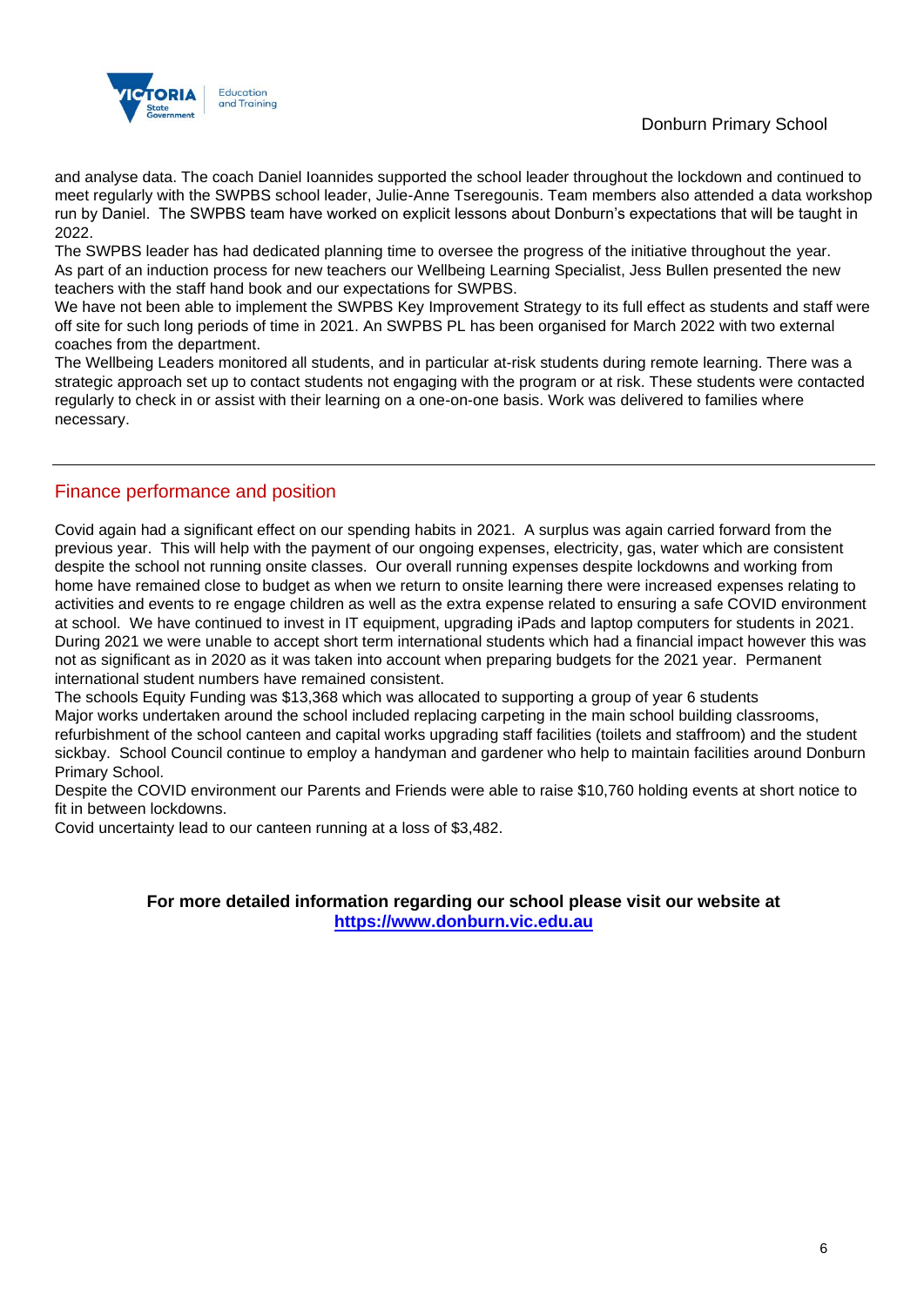

# **Performance Summary**

The Performance Summary for government schools provides an overview of how this school is contributing to the objectives of the Education State and how it compares to other Victorian government schools.

All schools work in partnership with their school community to improve outcomes for children and young people. Sharing this information with parents and the wider school community helps to support community engagement in student learning, a key priority of the Framework for Improving Student Outcomes.

Refer to the 'How to read the Annual Report' section for help on how to interpret this report.

# SCHOOL PROFILE

### **Enrolment Profile**

A total of 475 students were enrolled at this school in 2021, 221 female and 254 male.

56 percent of students had English as an additional language and NDP percent were Aboriginal or Torres Strait Islander.

### **Overall Socio-Economic Profile**

The overall school's socio-economic profile is based on the school's Student Family Occupation and Education index (SFOE).

SFOE is a measure of socio-educational disadvantage of a school, based on educational and employment characteristics of the parents/carers of students enrolled at the school. Possible SFOE band values are: Low, Low-Medium, Medium and High. A 'Low' band represents a low level of socio-educational disadvantage, a 'High' band represents a high level of socio-educational disadvantage.

This school's SFOE band value is: Low

### **Parent Satisfaction Summary**

The percent endorsement by parents on their school satisfaction level, as reported in the annual Parent Opinion Survey.

Percent endorsement indicates the percent of positive responses (agree or strongly agree) from parents who responded to the survey.



#### **School Staff Survey**

The percent endorsement by staff on School Climate, as reported in the annual School Staff Survey.

Percent endorsement indicates the percent of positive responses (agree or strongly agree) from staff who responded to the survey.

Data is suppressed for schools with three or less respondents to the survey for confidentiality reasons.

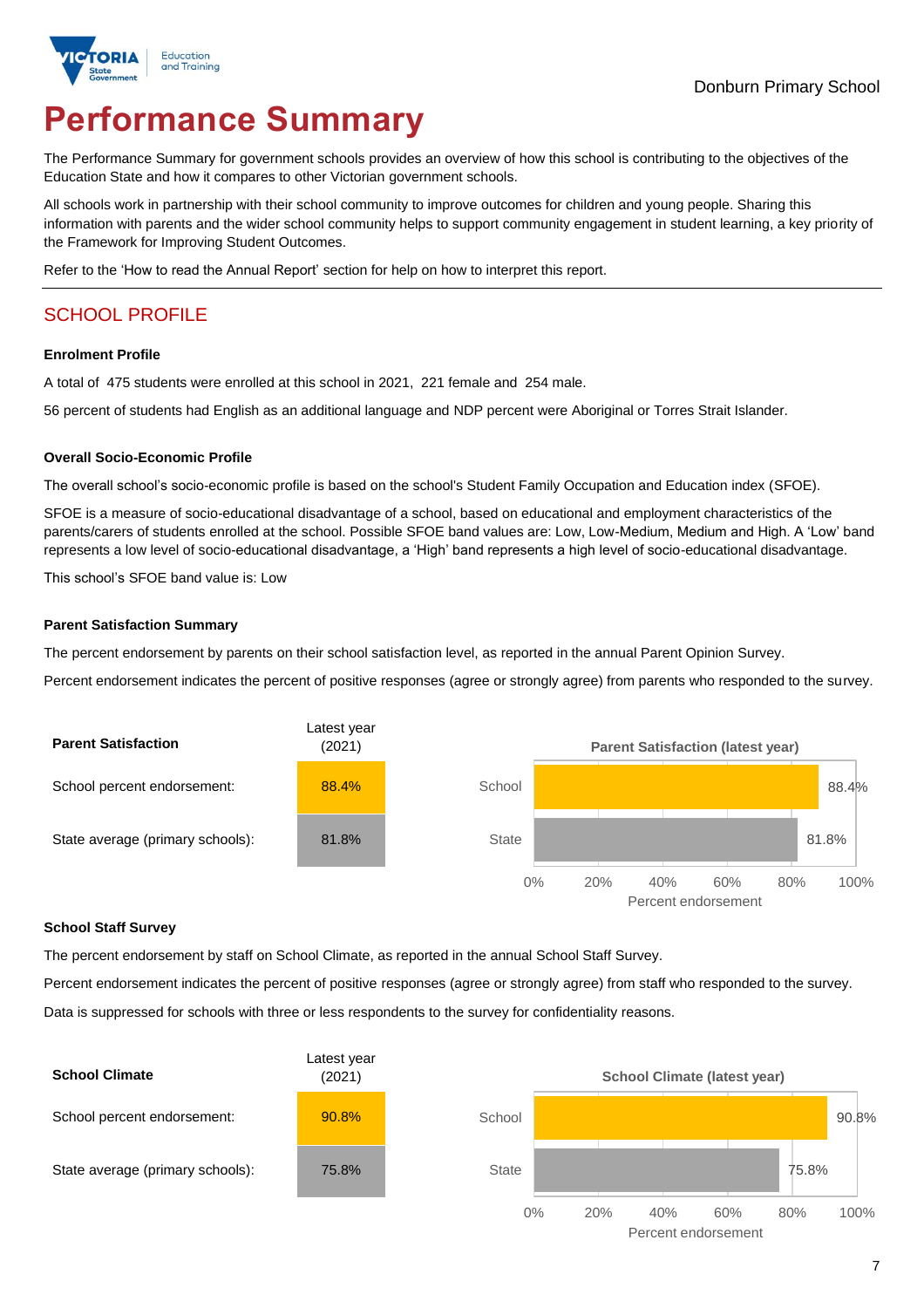

# ACHIEVEMENT

*Key: 'Similar Schools' are a group of Victorian government schools that are like this school, taking into account the school's socioeconomic background of students, the number of non-English speaking students and the size and location of the school.*

### **Teacher Judgement of student achievement**

Percentage of students working at or above age expected standards in English and Mathematics.





| <b>Mathematics</b><br>Years Prep to 6                             | Latest year<br>(2021) |
|-------------------------------------------------------------------|-----------------------|
| School percent of students at or above age<br>expected standards: | $97.0\%$              |
| Similar Schools average:                                          | 92.9%                 |
| State average:                                                    | 84.9%                 |

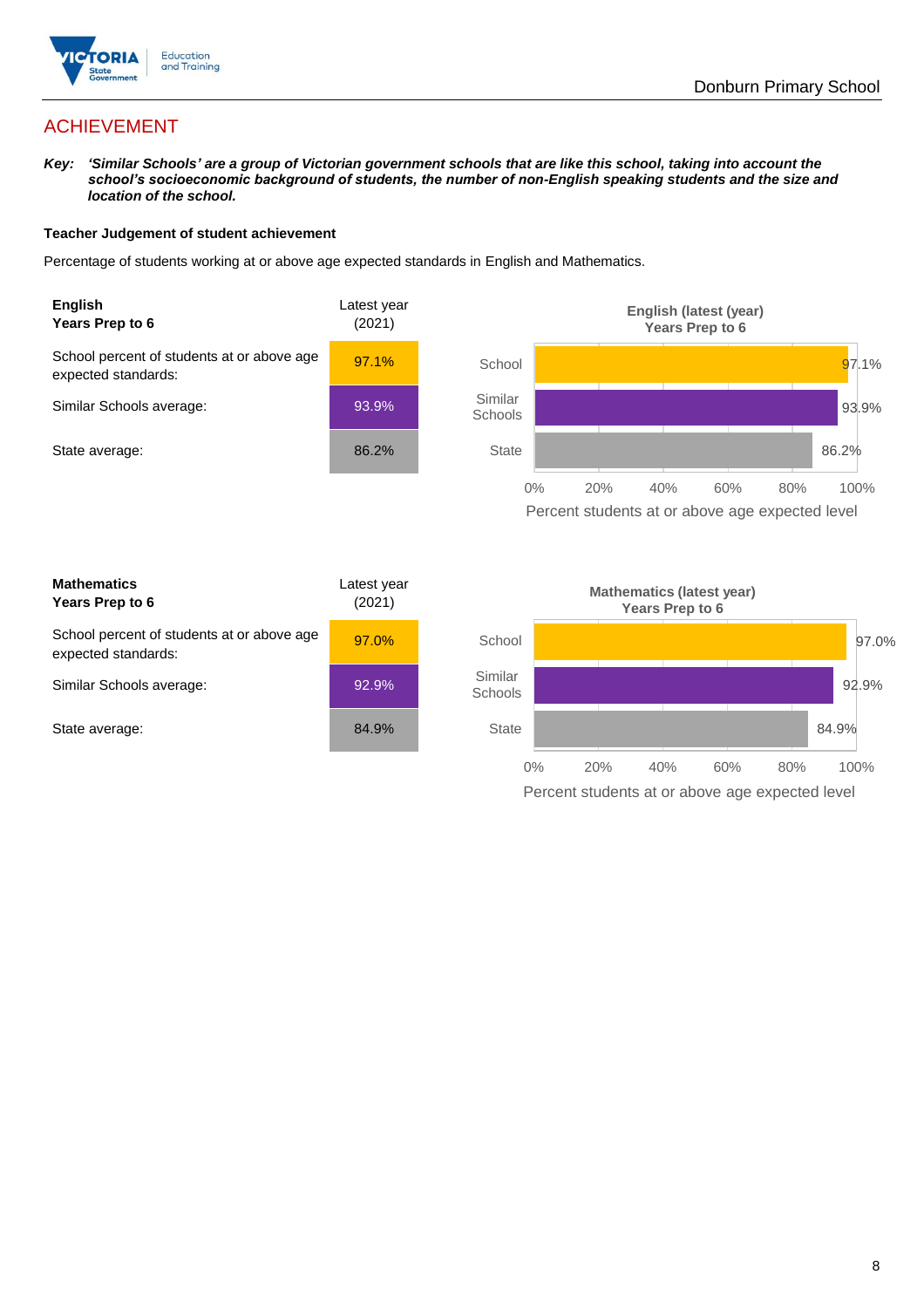

# ACHIEVEMENT (continued)

*Key: 'Similar Schools' are a group of Victorian government schools that are like this school, taking into account the school's socioeconomic background of students, the number of non-English speaking students and the size and location of the school.*

### **NAPLAN**

Percentage of students in the top three bands of testing in NAPLAN.

Note: NAPLAN tests were not conducted in 2020, hence the 4-year average is the average of 2018, 2019 and 2021 data.

| <b>Reading</b><br>Year <sub>3</sub>               | Latest year<br>(2021) | 4-year<br>average |                    |     | <b>NAPLAN Reading (latest year)</b><br>Year <sub>3</sub>  |       |       |
|---------------------------------------------------|-----------------------|-------------------|--------------------|-----|-----------------------------------------------------------|-------|-------|
| School percent of students in<br>top three bands: | 87.8%                 | 85.6%             | School             |     |                                                           |       | 87.8% |
| Similar Schools average:                          | 90.0%                 | 89.0%             | Similar<br>Schools |     |                                                           |       | 90.0% |
| State average:                                    | 76.9%                 | 76.5%             | <b>State</b>       |     |                                                           |       | 76.9% |
|                                                   |                       |                   | 0%                 | 20% | 40%<br>60%<br>Percent of students in top three bands      | 80%   | 100%  |
| Reading<br>Year <sub>5</sub>                      | Latest year<br>(2021) | 4-year<br>average |                    |     | <b>NAPLAN Reading (latest year)</b><br>Year <sub>5</sub>  |       |       |
| School percent of students in<br>top three bands: | 84.6%                 | 83.4%             | School             |     |                                                           |       | 84.6% |
| Similar Schools average:                          | 86.0%                 | 82.0%             | Similar<br>Schools |     |                                                           |       | 86.0% |
| State average:                                    | 70.4%                 | 67.7%             | <b>State</b>       |     |                                                           | 70.4% |       |
|                                                   |                       |                   | $0\%$              | 20% | 40%<br>60%<br>Percent of students in top three bands      | 80%   | 100%  |
| <b>Numeracy</b><br>Year <sub>3</sub>              | Latest year<br>(2021) | 4-year<br>average |                    |     | <b>NAPLAN Numeracy (latest year)</b><br>Year <sub>3</sub> |       |       |
| School percent of students in<br>top three bands: | 87.8%                 | 84.7%             | School             |     |                                                           |       | 87.8% |
| Similar Schools average:                          | 84.2%                 | 85.1%             | Similar<br>Schools |     |                                                           |       | 84.2% |
| State average:                                    | 67.6%                 | 69.1%             | <b>State</b>       |     |                                                           | 67.6% |       |
|                                                   |                       |                   | $0\%$              | 20% | 40%<br>60%<br>Percent of students in top three bands      | 80%   | 100%  |
| <b>Numeracy</b><br>Year 5                         | Latest year<br>(2021) | 4-year<br>average |                    |     | <b>NAPLAN Numeracy (latest year)</b><br>Year <sub>5</sub> |       |       |
| School percent of students in<br>top three bands: | 84.6%                 | 79.7%             | School             |     |                                                           |       | 84.6% |
| Similar Schools average:                          | 83.0%                 | 80.0%             | Similar<br>Schools |     |                                                           |       | 83.0% |
| State average:                                    | 61.6%                 | 60.0%             | State              |     |                                                           | 61.6% |       |
|                                                   |                       |                   | $0\%$              | 20% | 40%<br>60%                                                | 80%   | 100%  |

Percent of students in top three bands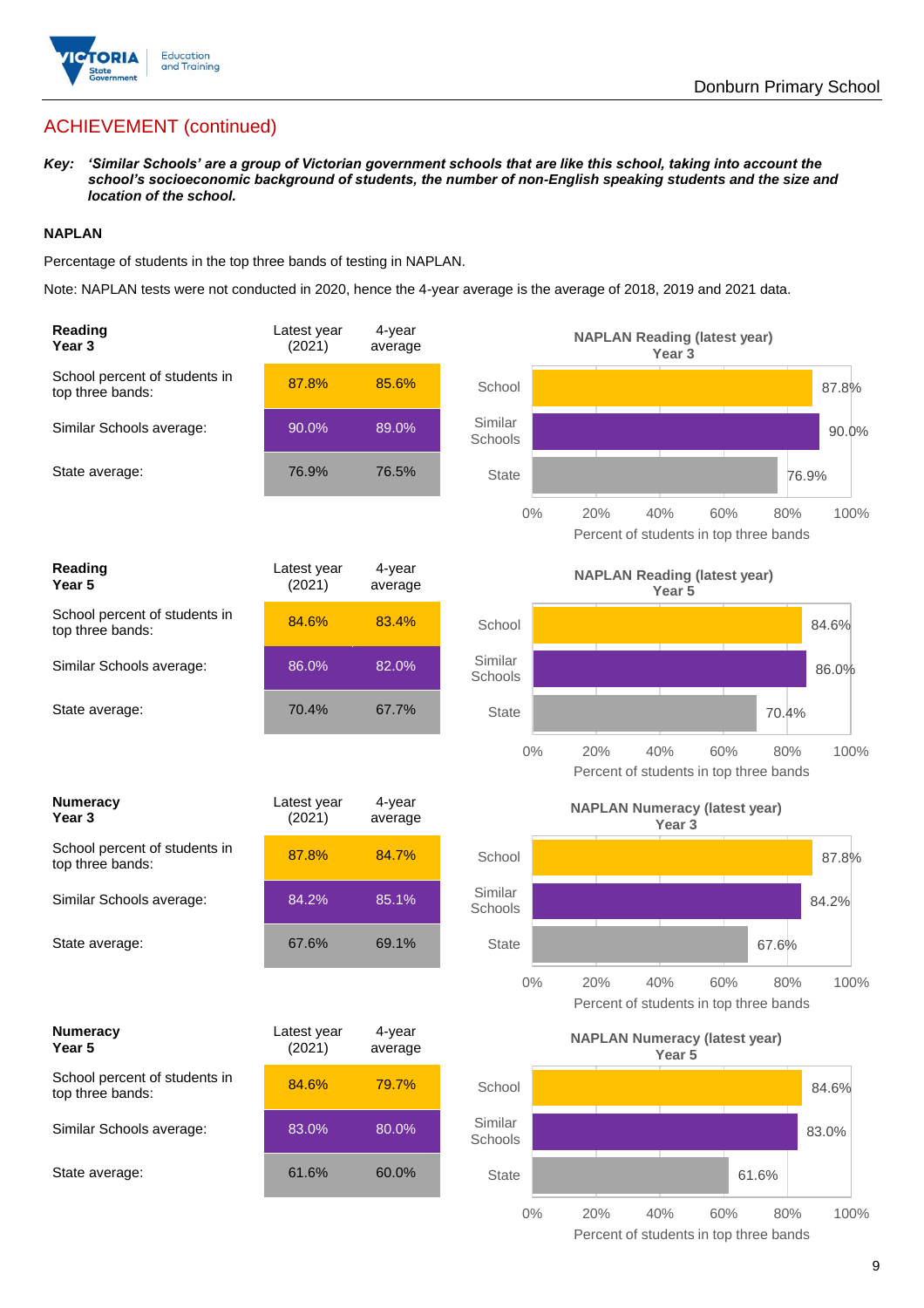

# ACHIEVEMENT (continued)

### **NAPLAN Learning Gain**

NAPLAN learning gain is determined by comparing a student's current year result relative to the results of all 'similar' Victorian students (i.e., students in all sectors in the same year level who had the same score two years prior). If the current year result is in the top 25 percent, their gain level is categorised as 'High'; middle 50 percent is 'Medium'; bottom 25 percent is 'Low'.

### **Learning Gain Year 3 (2019) to Year 5 (2021)**



**BLow Gain** Medium Gain **Example 10**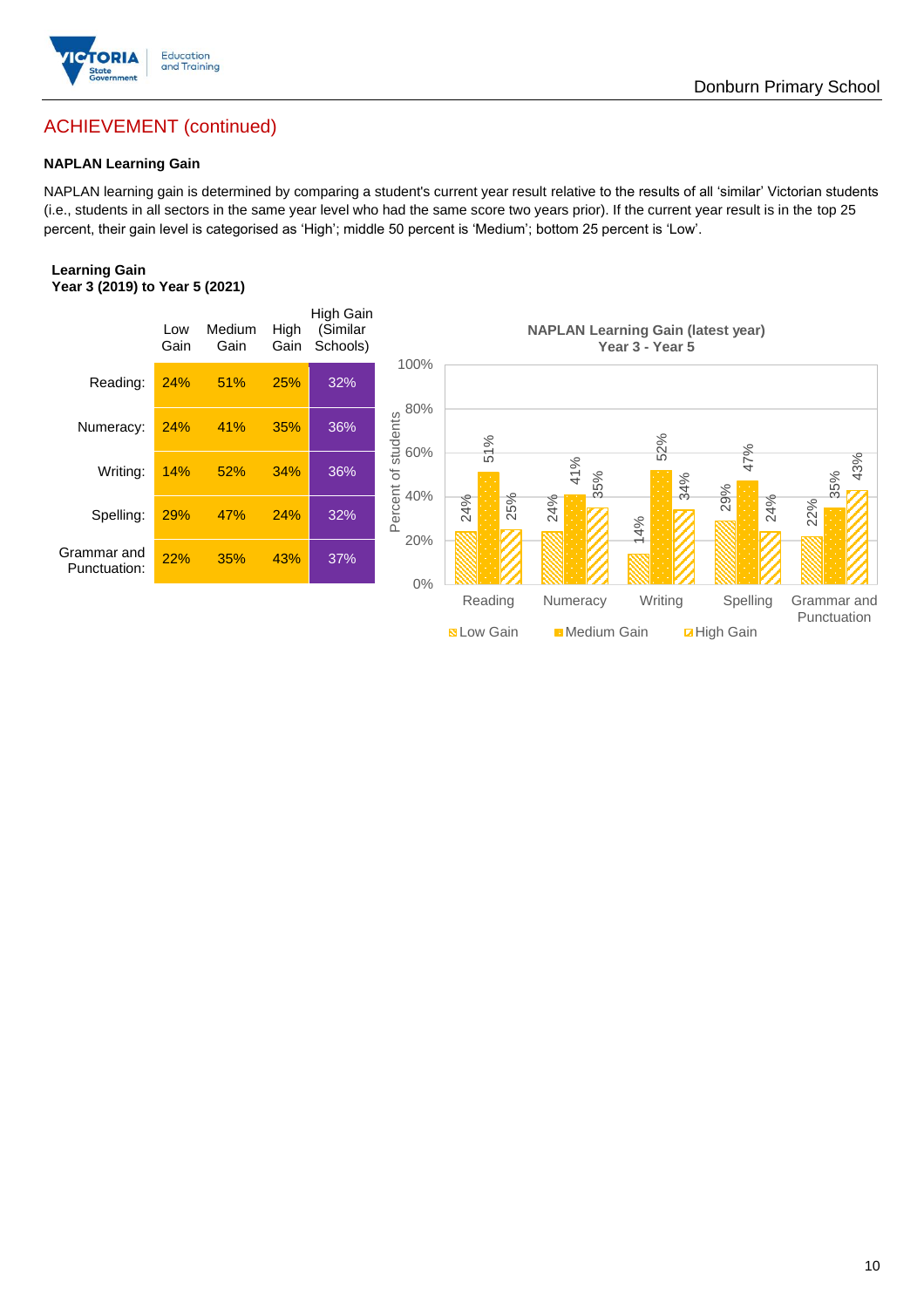

# ENGAGEMENT

*Key: 'Similar Schools' are a group of Victorian government schools that are like this school, taking into account the school's socioeconomic background of students, the number of non-English speaking students and the size and location of the school.*

### **Average Number of Student Absence Days**

Absence from school can impact on students' learning. Common reasons for non-attendance include illness and extended family holidays. Absence and attendance data in 2020 and 2021 may have been influenced by COVID-19.



### **Attendance Rate (latest year)**

|                                             | Prep | Year 1 | Year 2 | Year 3 | Year 4 | Year 5 | Year 6 |
|---------------------------------------------|------|--------|--------|--------|--------|--------|--------|
| Attendance Rate by year level<br>$(2021)$ : | 93%  | 94%    | 93%    | 94%    | 94%    | 94%    | 92%    |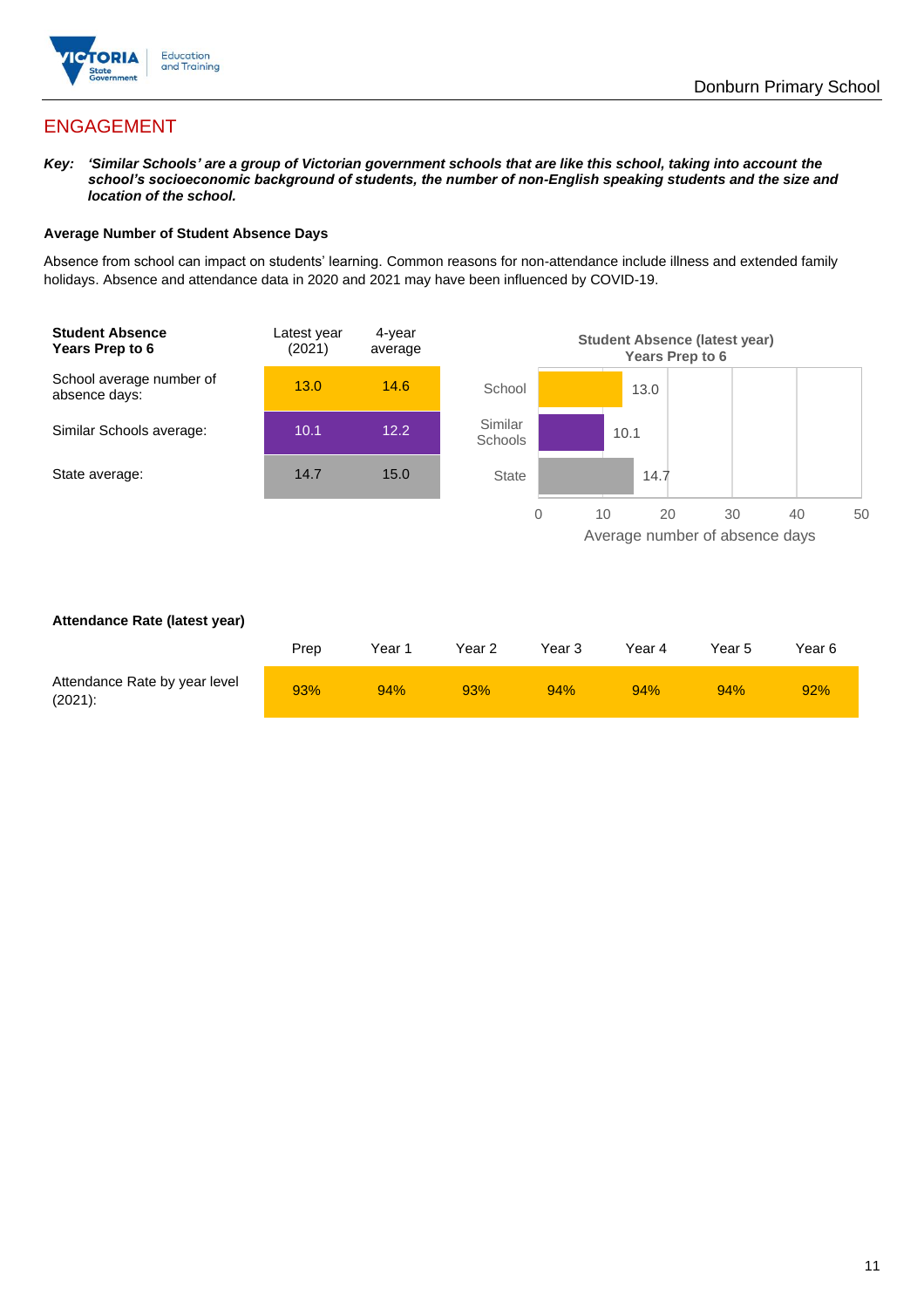

# **WELLBEING**

*Key: 'Similar Schools' are a group of Victorian government schools that are like this school, taking into account the school's socioeconomic background of students, the number of non-English speaking students and the size and location of the school.*

#### **Student Attitudes to School – Sense of Connectedness**

The percent endorsement on Sense of Connectedness factor, as reported in the Attitudes to School Survey completed annually by Victorian government school students, indicates the percent of positive responses (agree or strongly agree).



*Due to lower participation rates, differences in the timing of the survey/length of survey period and the general impact of Covid19 across 2020 and 2021, data are often not comparable with previous years or within similar school groups. Care should be taken when interpreting these results.*



#### **Student Attitudes to School – Management of Bullying**

The percent endorsement on Management of Bullying factor, as reported in the Attitudes to School Survey completed annually by Victorian government school students, indicates the percent of positive responses (agree or strongly agree).

| <b>Management of Bullying</b><br>Years 4 to 6 | Latest year<br>(2021) | 4-year<br>average |  |
|-----------------------------------------------|-----------------------|-------------------|--|
| School percent endorsement:                   | 74.3%                 | 80.3%             |  |
| Similar Schools average:                      | 81.1%                 | 81.8%             |  |
| State average:                                | 78.4%                 | 79.7%             |  |

*Due to lower participation rates, differences in the timing of the survey/length of survey period and the general impact of Covid19 across 2020 and 2021, data are often not comparable with previous years or within similar school groups. Care should be taken when interpreting these results.*

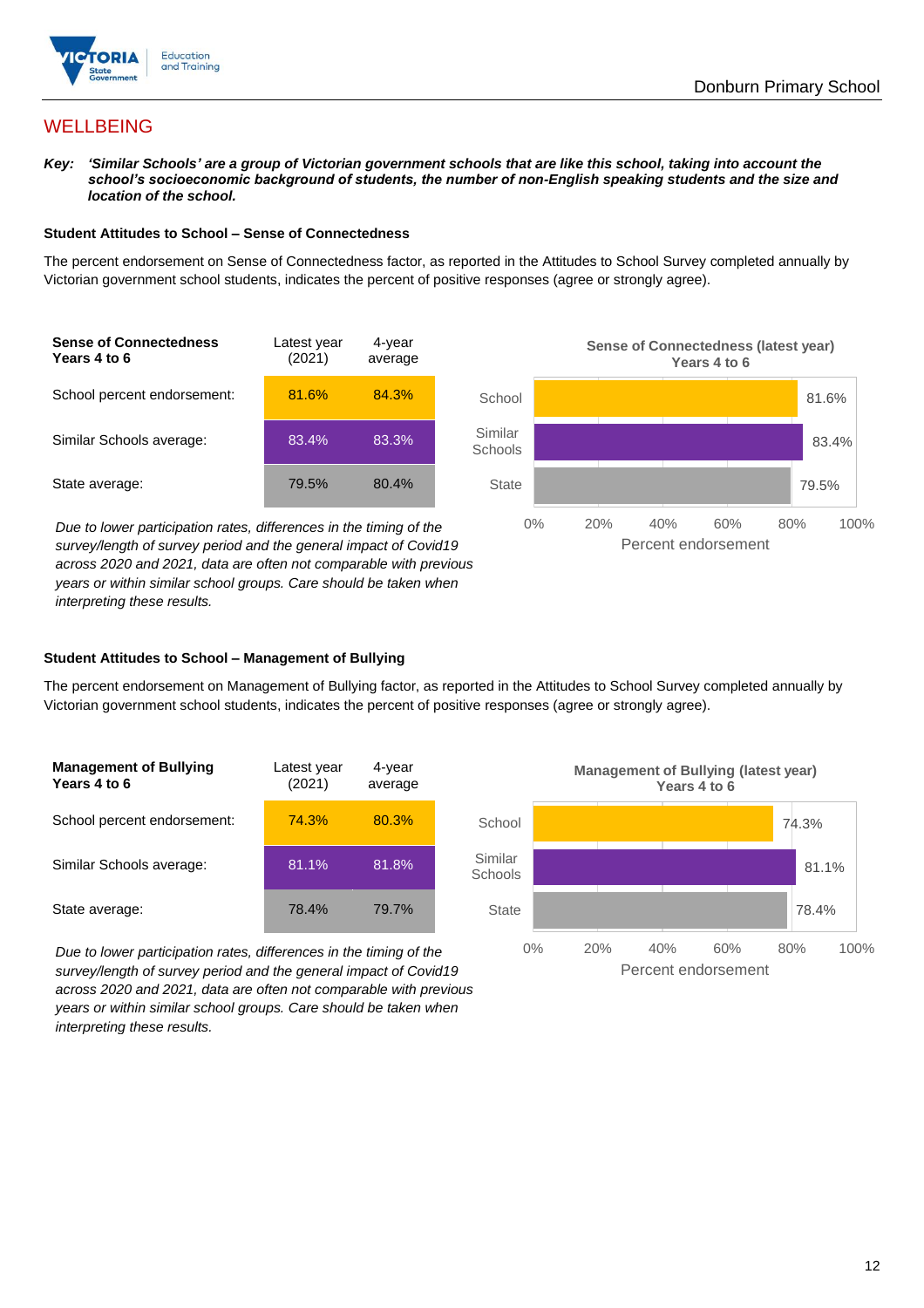

# **Financial Performance and Position**

FINANCIAL PERFORMANCE - OPERATING STATEMENT SUMMARY FOR THE YEAR ENDING 31 DECEMBER, 2021

| <b>Revenue</b>                  | <b>Actual</b> |
|---------------------------------|---------------|
| <b>Student Resource Package</b> | \$4,281,830   |
| Government Provided DET Grants  | \$414,974     |
| Government Grants Commonwealth  | \$9,200       |
| <b>Government Grants State</b>  | \$137,926     |
| Revenue Other                   | \$7,045       |
| <b>Locally Raised Funds</b>     | \$340,046     |
| <b>Capital Grants</b>           | \$0           |
| <b>Total Operating Revenue</b>  | \$5,191,021   |

| Equity <sup>1</sup>                                 | <b>Actual</b> |
|-----------------------------------------------------|---------------|
| Equity (Social Disadvantage)                        | \$26,814      |
| Equity (Catch Up)                                   | \$0           |
| <b>Transition Funding</b>                           | \$0           |
| Equity (Social Disadvantage - Extraordinary Growth) | \$0           |
| <b>Equity Total</b>                                 | \$26,814      |

| <b>Expenditure</b>                    | <b>Actual</b> |
|---------------------------------------|---------------|
| Student Resource Package <sup>2</sup> | \$3,805,669   |
| Adjustments                           | \$0           |
| <b>Books &amp; Publications</b>       | \$1,090       |
| Camps/Excursions/Activities           | \$149,569     |
| <b>Communication Costs</b>            | \$7,068       |
| Consumables                           | \$75,264      |
| Miscellaneous Expense <sup>3</sup>    | \$29,693      |
| <b>Professional Development</b>       | \$22,889      |
| Equipment/Maintenance/Hire            | \$93,139      |
| <b>Property Services</b>              | \$70,179      |
| Salaries & Allowances <sup>4</sup>    | \$134,375     |
| <b>Support Services</b>               | \$60,497      |
| Trading & Fundraising                 | \$16,324      |
| Motor Vehicle Expenses                | \$0           |
| Travel & Subsistence                  | \$0           |
| <b>Utilities</b>                      | \$37,058      |
| <b>Total Operating Expenditure</b>    | \$4,502,814   |
| <b>Net Operating Surplus/-Deficit</b> | \$688,207     |
| <b>Asset Acquisitions</b>             | \$168,174     |

(1) The equity funding reported above is a subset of the overall revenue reported by the school.

(2) Student Resource Package Expenditure figures are as of 24 Feb 2022 and are subject to change during the reconciliation process.

(3) Miscellaneous Expenses include bank charges, administration expenses, insurance and taxation charges.

(4) Salaries and Allowances refers to school-level payroll.